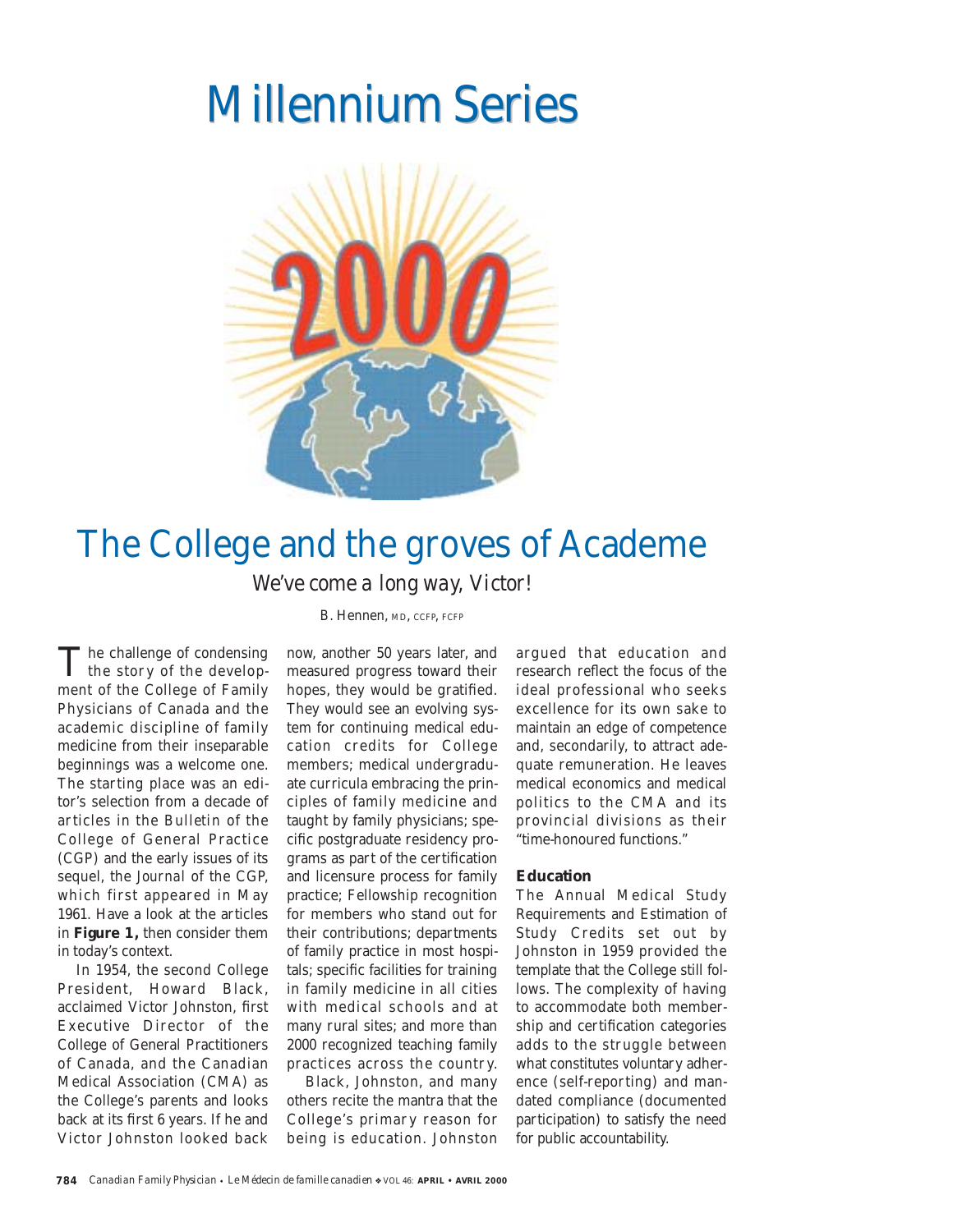When the College was born in 1954, some medical schools, led by deans such as Chester Stewart (Dalhousie) and J. Wendell Macleod (Saskatchewan) had developed preceptorships in which medical students spent time with general practitioners in their offices at rural and urban sites. In 1961, University of British Columbia Dean John F. McCreary expressed what was a changing attitude: "I feel very strongly that it is very wrong for medical students to be exposed only to specialists in their undergraduate curriculum." John Hastings from the School of Hygiene at University of Toronto said in an article in the *Canadian Medical Association Journal*, "There is little value in complaining about the number of students who want to specialize and bemoaning the decline of general practice when medical education presents the specialties as the only fields of interest and prestige in medicine." Now, family medicine clerkships are universal, with full-time and part-time family physician faculty who also teach basic clinical skills, evidence-based decision making, community and social aspects of medicine, and elective family practice programs, and lead the development of academic rural medicine.

## **Fellowships and internships**

A higher qualification for general practice, comparable with Fellowship in the Royal College of Physicians and Surgeons for specialists, was another repeated theme in the early years. "It

seems to me that the time is here when the College of General Practice should consider recognizing the general practitioners who have a special interest and special training along a certain line," said Dr Arthur C. Hill of Sherbrooke, Que.

The College sponsored two pilot residency programs at the Calgary General and St Joseph's (London) hospitals. Prior to their development, 2 year general practice internships were approved by the College in some 34 hospitals, mostly not traditional teaching hospitals.

The internships were very hospital-focused and service-oriented and had varying faculty direction and mentorship by GPs. Family medicine residencies had particularly designed curricula and were accredited by the College based on learning objectives, properly evaluated and appropriately administered by family physicians. Once the certification process was established, Fellowship became recognition of a select number of members who had made exceptional contributions to the College and community and were nominated by colleagues through their provincial chapters.

## **Fund-raising**

In 1954, a Foundation Fund raised \$21 695 from 246 members; 186 donations were for \$100 or more (average \$88 per donor). In 1956, the Foundation Fund was replaced by the Sustaining Fund to support new projects, especially *Continued on page 788*

F i g u re 1. **Measuring progress toward our founders' hopes:** *Articles in the predecessors to* Canadian Family Physician *mark family medicine's evolution in a changing environment.*

## G.P. DEPTS. IN TEACHING HOSPITALS

The January issue of the College Bulletin cited five teaching hospitals in Canada with general practice departments. Here are others.

Since 1959 Hotel Dieu Hospital Kingston, associated with Queens University Medical School, has had a Department of General Practice as part of the medical staff organization. The chairman of the General Practice Department, is Dr. W. Amodeo, M.C.G.P. and Dr. D. Keenleyside is secretary. The General Practice Department at Hotel Dieu staffs the hospital personnel clinic, gives an annual lecture to the interne staff, and has a senior interne on the interne staff. There are ten members in the department.

In Toronto, the Women's College<br>IIospital has had a General Practice Department for several years. It is headed by Dr. Bette Stephenson who is also Director of the Out-Patients Department and president of the Metropolitan Toronto Chapter of the College.

## **ASK EXPANSION**

Halifax-Dartmouth District Labour Council recently wrote the Nova Scotia Minister of Health and municipal anthorities to request unqualified support for expansion of Victoria General Hos-<br>pital to 1,000 bods "and that a reasonable number of ward beds be made available to general practitioners.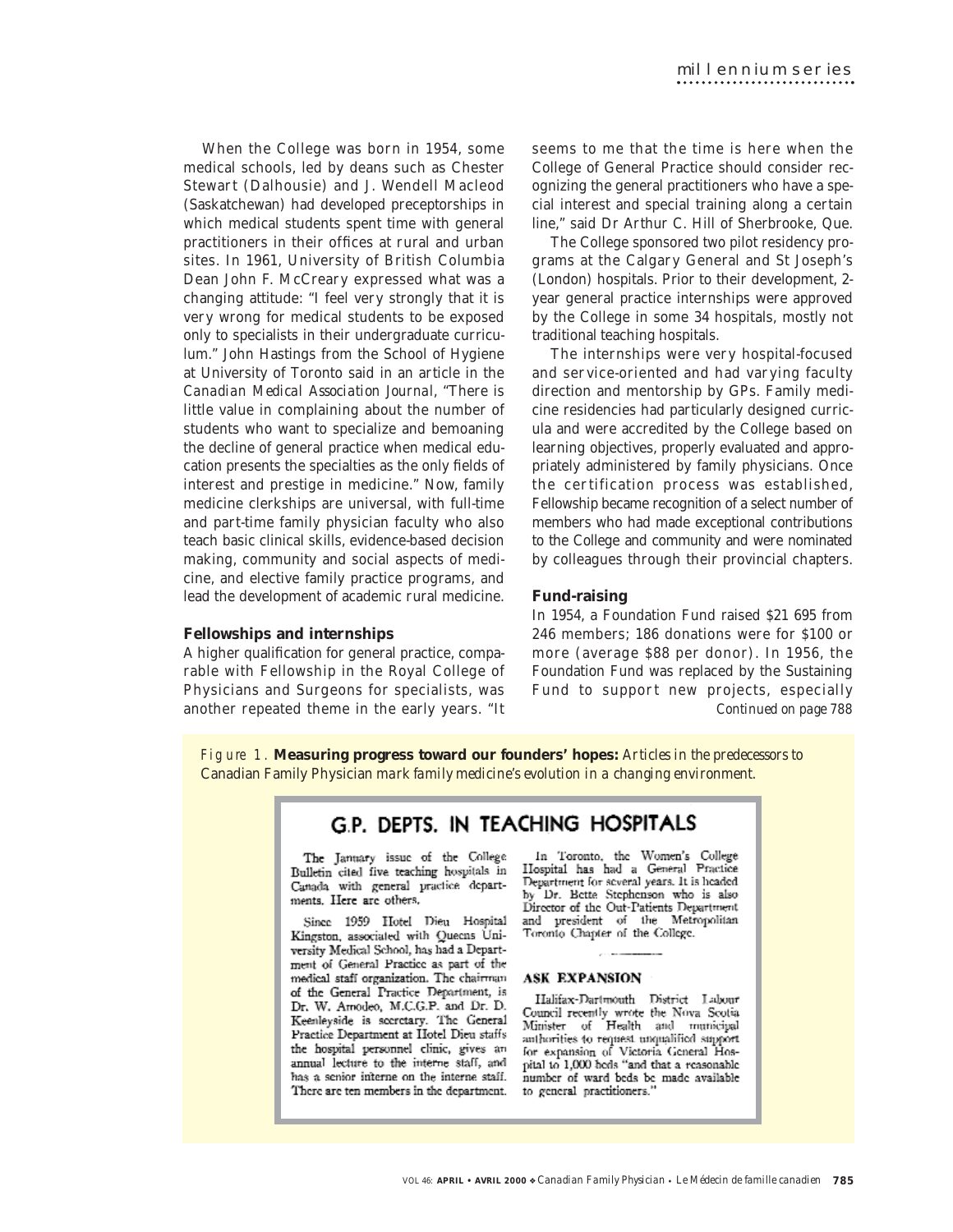## Figure 1. continued

Dr. J. G. Bonnicr Suggests

## Some Introductory Steps To General Practice

The transition from hospital and specialized medicine to general practice can be very difficult for the medical student. However, there are various ways of helping him and preceptorship is by no means the only one. Here are a few thoughts on what an introduction to general practice could embrace.

## 1. Sociology

The student should be properly instructed in sociology. He should take an active part in public welfare organizations where he will be brought into close contact with social problems. This, in turn, will encourage him to fight for his ideals and enhance his human values, This is a pre-requisite of the family doctor, who, in addition might be asked to look over a small number of families.

## 2. General Practice Knowledge

"How can one love what he knows not?" If the student plans to enter general practice it is logical that he should know what general practice is.

### A. Preceptorship

Preceptorship constitutes a unique opportunity for the student to learn about general practice. He sees at first hand the life of the general practitioner - night and day. He can assess the role he is expected to play in the community. All the small details which contribute to the full life in his intended profession are revealed by actual experience.

### B. Visits to G.P.'s Offices

Small groups of interested medical students could visit offices of established general practitioners. The differences between group practice and solo practice would be made apparent and the students would be able to question senior general practitioners on the problems of establishing an office, record keeping, telephone services, etc.

#### C. Personal Contact With Own Family Doctor

This might be a more delicate matter but it is practical. The student should try to make close contact with the doctor in his locality and during week-ends and holidays he might arrange to accompany this doctor on home or hospital calls.

## D. Course in General Practice

A number of prominent general praetitioners should be called upon to participate in medical training in the fields of pediatrics, medicine and obstetrics.

An introductory course could also embrace such matters as the number of persons required per doctor in a community, a general knowledge of insurance matters, basic accounting practice, etc. A competent general practitioner could very well teach such subjects,

## 3. Internship

Surgery - Choose a hospital which presents excellent clinical and minor surgery facilities.

Pediatrics -- Spend some time at the nurscry to familiarize himself with dictetics, circumcision, contagions discases.

Obstetrics — Perform as many deliveries as possible. Master the use of forceps and episiotomics.

Gynecology - Ask for demonstrations of cervix cauterization and perform it under supervision as often as possible.

During his internship the physician to-be will observe his teachers at work. He will choose his consultants from these specialists. In addition to competence, a consultant must offer humanitarian treatment to the patient, and integrity in his association with the referring doctor. The importance of consultations as a means of medical training cannot be rage. emphasized.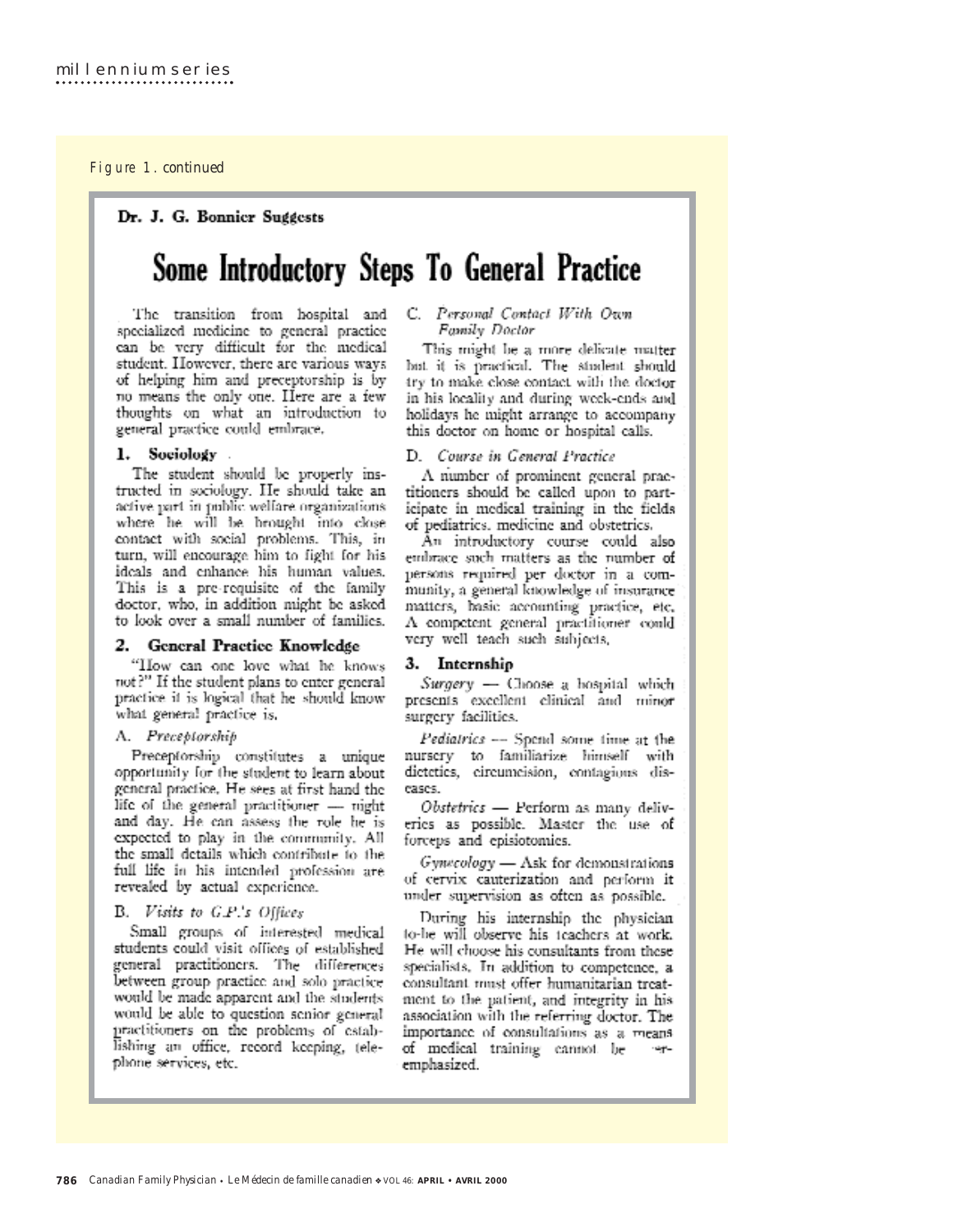Figure 1. *continued* 

## Committee Chairman Asks: Why College Membership?

By GARTH R. DIEHL, M.D. Chairman : Membership Committee

Only through continuous education can general physicians maintain<br>an up-to-date medical knowledge and only through continuous education of general practitioners can the Conadian public receive the type of practice and service expected from<br>their family doctors.

But to understand the role of the family doctor's educational agency<br>it is necessary to understand the elements of all of organized medicine's units.

The Canadian Medical Association binds together all medical factions through its provincial divisions,<br>made up of sections of all the specialties and the sections of general practice.

In some sections of Canada there are general practitioner associations<br>and other separate medical groups but the key question is: how does the<br>College of General Practice of Canada fit into this medical pattern?<br>At the national level, the College

is administered by its Executive, its Board of Representatives and its<br>Executive Director. At this level there is essential listion with the<br>C.M.A. It is at the provincial level that most of the close association<br>takes place directly with the other<br>general practitioner organizations.

Many of our College members hold executive or committee posts in many of these organizations and atill more are very active general mem-<br>bers. By nutual acrangements at this vel, many provincial chopters handle

all matters pertaining to education by refresher coveres, annual meetings<br>etc. and the other organizations can<br>thus concentrate on the other general practitioner problems.<br>It is by these aerangements, then,

that we general physicians have a<br>voice both in the economic field, through the general practice sections<br>of the C.M.A. or the other associations, including the Syndicate of Quebec, and also in the educational field, through the College.

The College may be considered<br>purely educational in nature because it avoids any embroilment in econo-<br>mic or other problems not of an educational nature. Also, it closely supervises its own members on the<br>maintenance of its mandatory 100 hours of formal postgraduate studies<br>every two years, the prime requireent for continued active me

ship.<br>The educational programs that are amanged, aponaored and carried<br>out by the College, both at the national and provincial levels, are open<br>to all physicions. Similarly, the College efforts in research, promotion of general practitioner restdencies, encouragement toward the formation of hospital departments of peneral<br>practice, distribution of our Journal etc. are almost equally of benefit to<br>all general practitioners in Conada -members and non-members alike. The College can be regarded as the educational arm of all general practitioners in Carvada whether they be mere-

bers or not.<br>It should be remembered that the compulsory College requirement of Continued on next page

#### **MERSHIP (Council)**

postgraduate studies does not in itself always guarantee a "best" peac-<br>ticing physician. But as the number of mombers increases it will possiote<br>a higher standard of up-to-date medical practice to more and more<br>of the Canadian public.

It is true that many non-members intain their standards by obtaining at least as many hours of study. But the question must be asked, why do they then refrain from joining the<br>College and their fellow practitioners who are organized to maintain these ains and objectives and who, by doing so, would lead their increased strength to such a seovement.

It is often difficult to explain to non-monthers exactly and precisely<br>why they should join the College.<br>One of the reasons for this is that many realize they can derive almost<br>as much benefit from College efforts without formal membership and also<br>because thus far there is no obvious economic necessity or gain visible to them

membership total that the College of<br>General Practice movement really deserves.<br>Present figures indicate that

about 22% of the Canadian general<br>practitioners helong to the College<br>and voluntarily apply themselves to solution the necessary study credits.<br>The ultimate membership suggested is in the range of 40%. When, or<br>if, this figure will be reached it dependent not only on the applications of non-members but also upon the<br>combined efforts of each and every existing College member in encourag-<br>ing suitable fellow practitioners to make application.

## BELIEVE IT OR NOT there is still some moderately priced accommodation available on the **Empress of England**

Some room still available — reserve before it's too late! 6th Scientific Assumbly Cruise<br>sails March 26th trom New York for 8 days to Bermuda and Nassau. Morning scientific sessions<br>with oftemoons and evenings free to enjo

Fill in and mail "Application for Accommodation" Card enclosed in descriptive folder

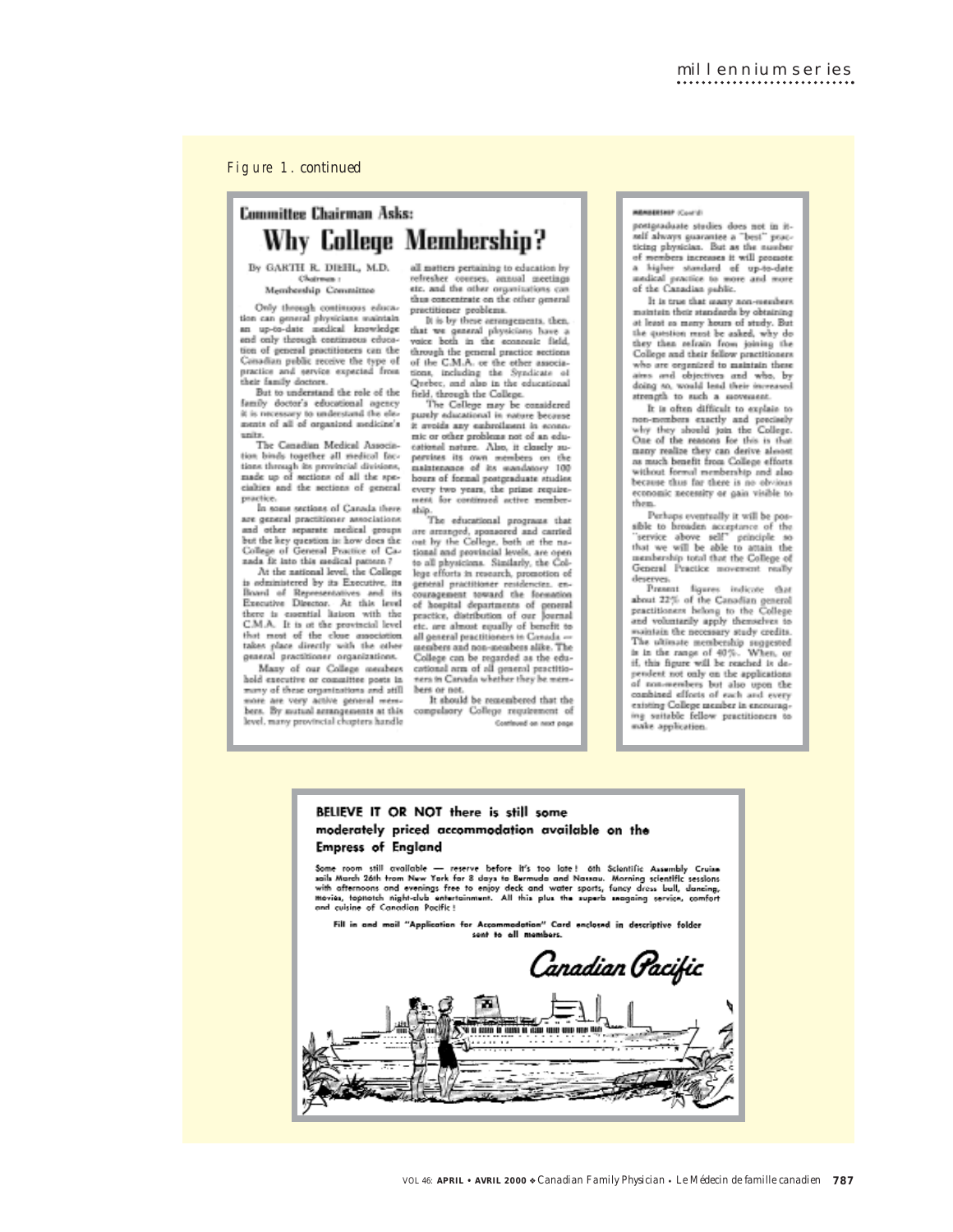educational ones. In April 1961, an appeal for "birthday gifts" raised \$8038 from 230 donors (average \$36 per donor). When we consider the incomes of those days, these were generous contributions beyond membership fees. Today, the Research and Education Foundation continues to raise funds to support the academic work of members.

locked into patterns of behaviour that have not moved us forward for years, can prevent us from taking reasonable risks of disrupting our usual and frequently comfortable ways of doing things.

Donald Rice, the College's second Executive Director, eloquently described in 1968 the phenomenon of GPs of 15 or 20 years' experience. They were well established in community practice

## **Coping with change**

Reflecting on what our founders wrote in their early *Bulletin* and *Journal*, I am in awe of their foresight and clear vision. Their dreams were revolutionary but also realistic. The structures they established in the College and the implicit and explicit strategies they implemented in their relationships with medical schools, governments, hospitals, other colleges and licensing bodies, and corporate and industrial partners have been highly effective. Where we have failed to fully accomplish their expressed goals we ought to ask why, reflect on the barriers to success, and consider immediate

## Figure 1. *continued*

## Preceptorship Program in Kingston

The Kingston Chapter of the College is working closely with Queen's Univer-<br>sity School of Medicine, to provide preceptorship experience for final year students.

"Here at Queen's students in their final undergraduate year are now being more exposed to the general practitioner", reports Dr. J. T. Twellell, who is a member of the College and a locturer. Dr. G. C. Lindsay, another Queen's lecturer, is also a College member,

These two members each take a different final year student each week to work along with them in the mornings. Each day following lunch, the student returns to the hospital and reviews all the patients. he has seen on the doctors' rounds. The student writes progress notes on these **CARDS** 

"On new patients it is the student's responsibility to see the patient, write the history, do the physical examination, outline the orders for investigation and treatment, and then check with the man that he is assigned to," states Dr. Tweddell. "A discussion as to the addition or subtraction of further investigation or treatment is given."

This part of their final year is so popular with Queen's modical students that there are more applicants for cash week's training than cun be handled. Additionally Dr. Tweddell brings four students who have done the preceptorship week with him to his office for an evening's diseassion concerning patient records, accounting methods, various types of insurance and other matters relevant to practice. Office equipment is demonstrated and oneries are answered. "The boys feel they have been able to get

closer to the bed-side of a patient and to see a doctor actually practising than at any time since their first introduction in the clinical years", he advises.

Dr. Tweeklell states he has not had a single complaint from private patients. He introduces the precentee to the patient as an associate and explains the preceptorship arrangement. Patients have made many favourable comments about the preceptors. "The patient will receive far more attention than if he were being cared for by a graduate interse due to the work load on the interne. Those students are very keen and the detailing of definite responsibility stimulates them and they go all out to do a good job".

At the term end the proceptor submits a report on each man as (a) a student (b) on his approach to the patient (c) the quality of reporting on assigned work.

This individual preceptorship week with one of the two College members of Queen's Faculty during their final undergraduate year, is additional to the preceptorship program which is available to students in their third year at Queen's Medical School. Students in third year spend two weeks in a doctor's home and with him on his rounds. This program has been well received by both ductors and third year term students.

A third member of the Kingston Chapter of the College, Dr. Merrill Trotter, addressed the medical students at Queen's at a hanquet this past winter which Dean Harold Ettinger tenders for final year students. Dr. Tweeklell estimates that "at least filty per cent of the practitioners in this area are ready to do some undergraduate teaching."

petition, felt undergraduate training and experience had prepared them well, regularly attended refresher courses, were actively involved in hospital practice and affairs, were sufficiently financially secure to sometimes leave night call to younger colleagues, and generally were respected citizens.

despite some com-

In refusing to acknowledge the changing context of medical knowledge and training and feeling threatened with talk of new training and an inference of being second class, many GPs were passively if not vocally resistant to new training programs. They frequently had influence with political, academ-

next steps for the College's 50th anniversary in 2004, and beyond.

The inherent conservatism of family physicians has been both a strength and a weakness. Healthy skepticism is a virtue when it protects the public from untested promises of new products and prevents unwarranted spending of scarce resources. Resistance to change, even when we know we are

ic, and hospital leaders whose support the College and departments of family medicine sorely needed. In 1990, I received a letter from such a colleague, a man who had unquestionably given substantially as a practitioner and preceptor (and had not left night call to younger colleagues) and whose integrity is certainly confirmed by his writing the letter. He also had the ear of government.